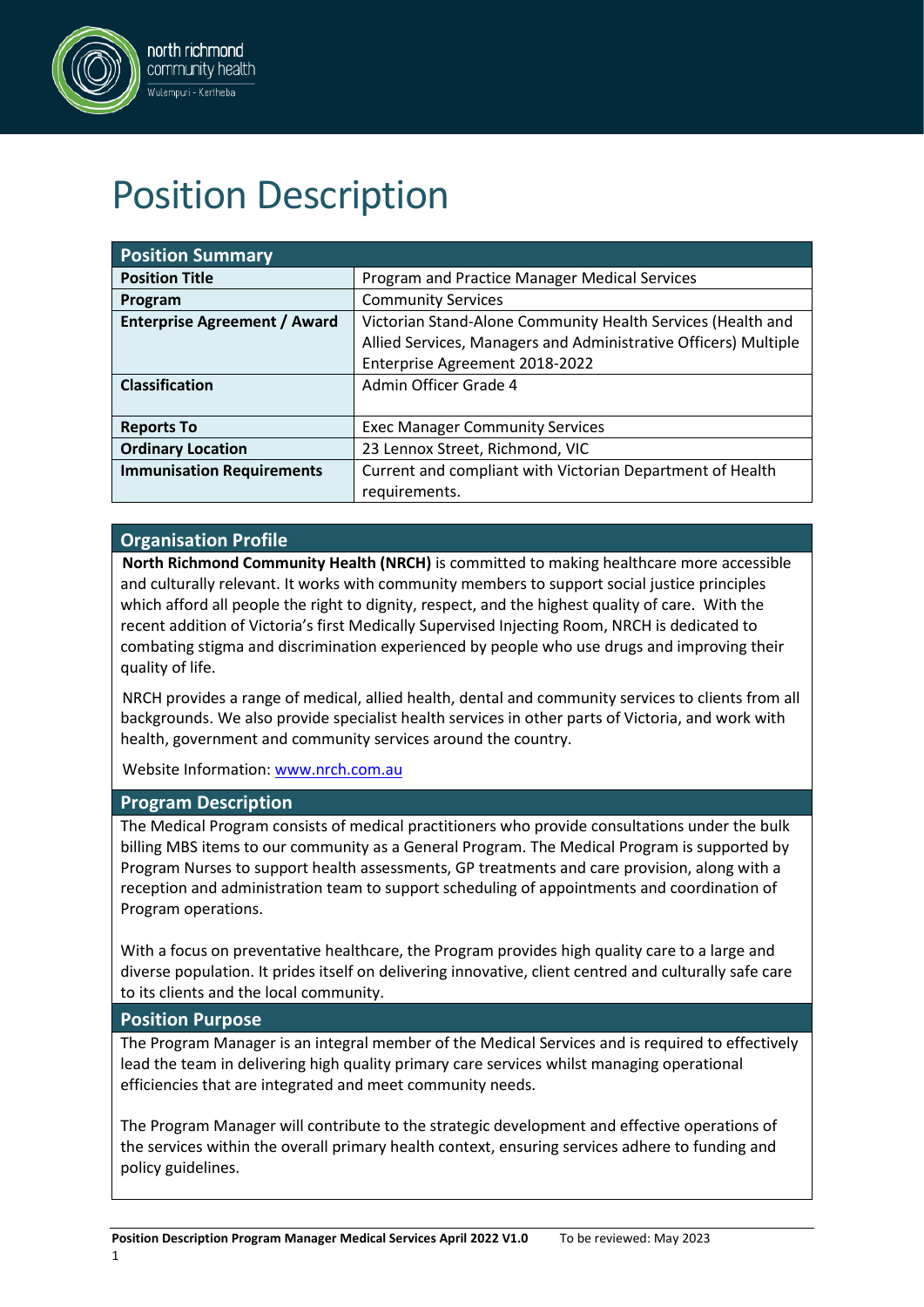

The Program Manager is responsible for providing leadership to the workforce within the program areas to grow and shape a positive work culture that is safe and meets clinical governance requirements.

The Program Manager will ensure service delivery key performance indicators and targets are met as per agreements with funding bodies and/or program workplans whilst ensuring the budget is managed efficiently and resource allocation matches the needs of the service and community.

The Program Manager will identify and monitor risks, drive quality improvements, and ensure the services are efficient and meet community and client needs.

The Program Manager will lead and focus on integration of services across NRCH to ensure multidisciplinary approach, this will include providing medical support services to the Medically Supervised Injecting Room and supporting program delivery.

#### **Key Responsibilities**

#### **Leadership and Management**

- 1. Provide strategic and operational leadership and support to Practice staff, GPs and consultants
- 2. Develop and implement tools, policies and processes that support effective, efficient, professional quality care
- 3. Build and promote a culture within the team that is responsive and proactive to change
- 4. Develop actions, plans and timeframes from team meetings and communicate expectations in a constructive and effective manner
- 5. Implement new work practices and facilitate training sessions

#### **Analysis**

- 1. Analyse fiscal data and facilitate improvements to ensure viability of the clinic and positive outcomes
- 2. Conduct regular audits and cross checking of items being billed and confirm payment from Medicare
- 3. Ensure discrepancies in billing/cost recovery are actioned as a priority and report weekly to the Chief Nurse
- 4. Undertake monthly reviews of MBS item numbers, identifying under-utilised items; implement actions to improve
- 5. Conduct regular audits of quality and safety data, medical records, incidents, feedback and provide trend reports
- 6. Develop a medical record audit tool and undertake quarterly medical record audits
- 7. Analyse appointment data and bookings to ensure this links to best outcomes and equality of financial return

#### **Financial Performance and Legislative Compliance**

- 1. Oversee billing processes
- 2. Participate in meetings with management specific to budget planning and monitoring of income / expenditure
- 3. In collaboration with the Chief nurse and key stakeholders, identify opportunities to further strengthen sustainability of the GP Practice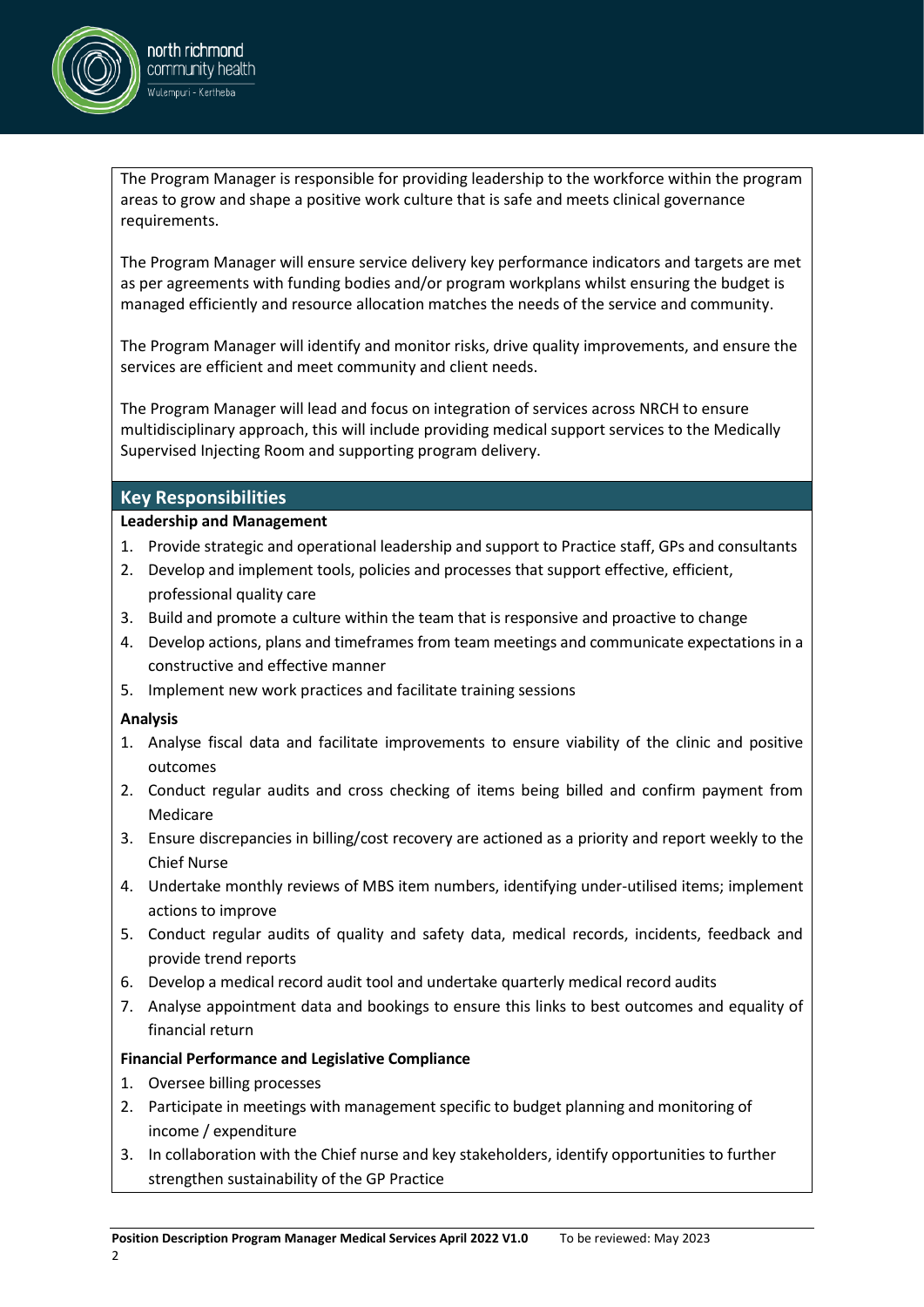

- 4. Maintain a working knowledge of government legislation and RACGP guidelines relevant to the practice and ensure compliance
- 5. Maintain a working knowledge of the Commonwealth funding streams (i.e., MBS).
	- a. Ensure currency of MBS knowledge and remain up to date with MBS item changes
	- b. Develop, monitor and review practices and procedures in the Practice
	- c. Develop and review systems in an ongoing manner to ensure the Practice is running efficiently.

#### **Management**

- 1. Analyse staffing profiles and proactively engage in recruitment and orientation of staff
- 2. Provide effective communication and team building within the Practice and across the organisation
- 3. Promote a holistic, multidisciplinary approach to primary health care / General Practice
- 4. Participate in accreditation, infection control audits and development and maintenance of Policy and Procedures
- 5. Ensure client confidentiality is respected and services are delivered in a culturally sensitive manner
- 6. Promote a positive working relationship with key stakeholders GPs, administration, nurses

#### **Clinical**

- 1. Oversee the Practice nursing staff in collaboration with the GPs
- 2. Oversee nursing services to the practice population
- 3. Maintain infection control in accordance with policy and guidelines
- 4. Maintain an awareness of clinical and technological developments relevant to medical services.

| <b>KEY SELECTION CRITERIA</b> |                                                                                                                                                                                                                                                                                                  |  |  |  |  |
|-------------------------------|--------------------------------------------------------------------------------------------------------------------------------------------------------------------------------------------------------------------------------------------------------------------------------------------------|--|--|--|--|
| <b>Qualifications</b>         |                                                                                                                                                                                                                                                                                                  |  |  |  |  |
| Essential                     | Tertiary Qualification (Diploma level or above) in Management or<br>equivalent qualification in Health Service Management and/or<br><b>Practice Management</b>                                                                                                                                   |  |  |  |  |
| Desired                       | Master's in Business Administration or equivalent an advantage                                                                                                                                                                                                                                   |  |  |  |  |
| <b>Experience</b>             |                                                                                                                                                                                                                                                                                                  |  |  |  |  |
| Essential                     | Minimum three years' experience managing a General and<br>multidisciplinary Program, or other health service of<br>equivalence<br>Commitment to improving the health of vulnerable and<br>$\bullet$<br>marginalised communities<br>Demonstrated extensive leadership and interpersonal<br>skills |  |  |  |  |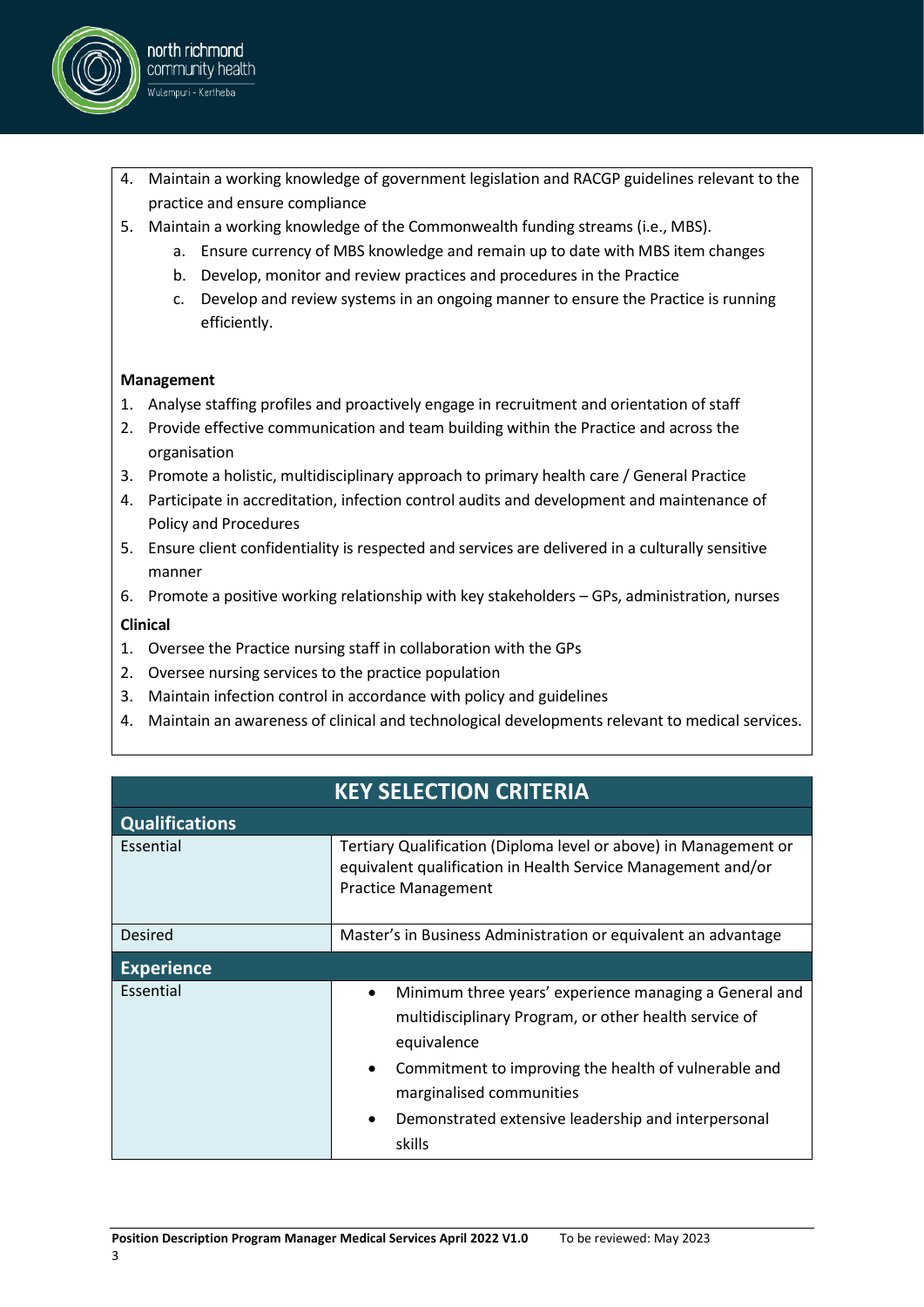

|                                         | Track record of driving profitability through optimising        |
|-----------------------------------------|-----------------------------------------------------------------|
|                                         | income and revenue opportunities.                               |
|                                         | Experience with financial management, billing systems<br>٠      |
|                                         | and quality and accreditation processes.                        |
| <b>Attributes, Qualities and Skills</b> |                                                                 |
| Essential                               | Demonstrated leadership skills and the ability to motivate<br>٠ |
|                                         | and inspire staff to meet client and community need.            |
|                                         | The ability to foster collaboration and innovation within       |
|                                         | the team and inspire others through proactive and               |
|                                         | supportive leadership.                                          |
|                                         | High level of communication and relationship<br>$\bullet$       |
|                                         | development with clients and stakeholders.                      |
|                                         | Contemporary and practical understanding of MBS                 |
|                                         | claiming and ability to enhance the Program MBS billing         |
|                                         | capability                                                      |
|                                         | Highly developed interpersonal and communication skills,        |
|                                         | high-level written skills.                                      |

#### **Required Competencies, Core Values and Behaviours**

#### **Communication:**

- The ability to present information clearly and persuasively and seek out the ideas and views of others.
- The capacity to communicate appropriately in a variety of settings, while being consistently professional, concise and engaging.
- The ability to present well-constructed written communication.

#### **Decision making:**

- The ability to coordinate information from a variety of sources; identify, define, and analyse operational problems and situations and anticipate potential roadblocks.
- Solutions focussed approach to problem solving.
- Ensure the timely delivery of initiatives, prioritise issues and organize activities to optimize outcomes.

#### **Leadership:**

- The ability to inspire and guide individuals including the meaningful link between NRCH's Strategic plan and the individual's role in day-to-day operations.
- The ability to build capacity within the teams to develop and strengthen specific knowledge and skills needed to provide quality client care and promote self-responsibility for learning.

#### **Teamwork:**

• The ability to collaborate with colleagues to seek solutions that are beneficial to all groups as well as forge successful teams among individuals with diverse perspectives and skills.

#### **Interpersonal Relations:**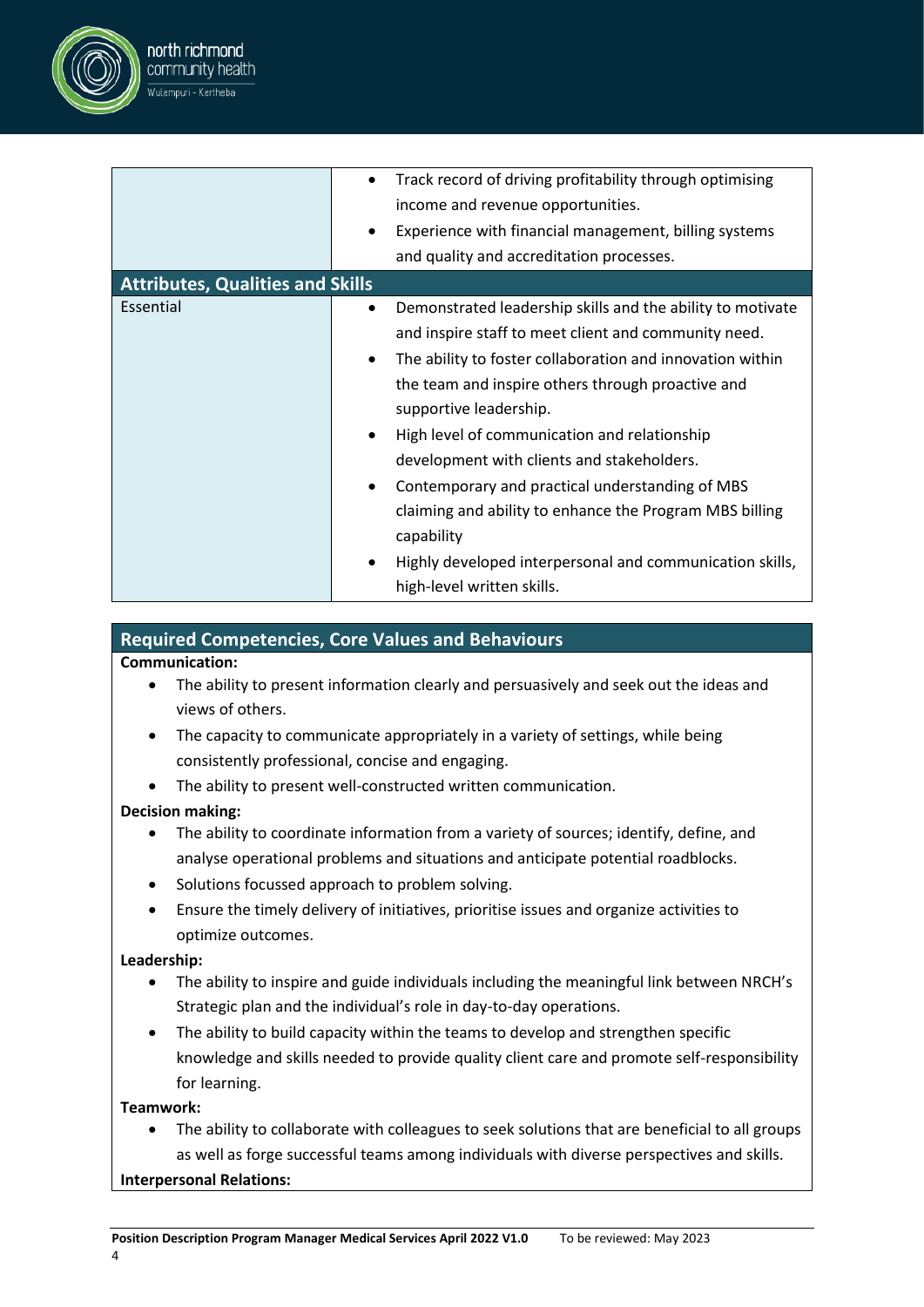

- Treat all stakeholders with dignity, respect and fairness. Strive to alleviate any negative impact of decisions on people.
- Deal with differences of opinion fairly before they escalate into conflict and seek common ground among individuals when opinions differ.

#### **Community and Client Focus:**

north richmond community health .<br>Wulempuri - Kertheba

- The ability to identify and respond to the needs of the community.
- An understanding of the social model of health, clients' rights and responsibilities, health promotion and community participation concepts and the ability to integrate these concepts into action within the Program.
- Actively implements and seeks client feedback in line with organisational Client Feedback policy.
- Engages consumers in planning, design, delivery and measurement and evaluation of systems and services.

#### **Personal:**

- At all times, maintain a standard of conduct, reflective of the NRCH Code of Conduct, and those of relevant professional codes.
- Set annual goals for themselves in conjunction with the Executive Manager and participates in their own annual Performance Management.

Maintain an effective personal professional development plan.

#### All NRCH appointments must:

- Conduct themselves in a manner consistent with organisation's Code of Conduct, Scope of Practice, Employment Contract, Cultural Competency standards and all other policies and procedures.
- Behave in a manner consistent with organisation's values of Innovation, Embracing Diversity, Equity of Access, Organisational Learning, Respect for Others, Openness and Connectedness with our Community
- Create and provide a child-safe environment and to the participation and empowerment of children. NRCH has zero tolerance of all forms of child abuse and all allegations and safety concerns will be treated very seriously. All NRCH staff and volunteers are required to contact authorities when they are worried about a child's safety. If you believe a child is at immediate risk of abuse, contact 000.
- Participate in the NRCH risk management and quality improvement systems by being aware of responsibilities to identify, minimise and manage risks and identify opportunities for continuous improvement in the workplace through communication and consultation with managers and colleagues.
- Contribute positively to a safe workplace by reporting hazards and incidents immediately to an OHS representative, committee member or manager. Employees must behave in a manner that fosters safe working practices.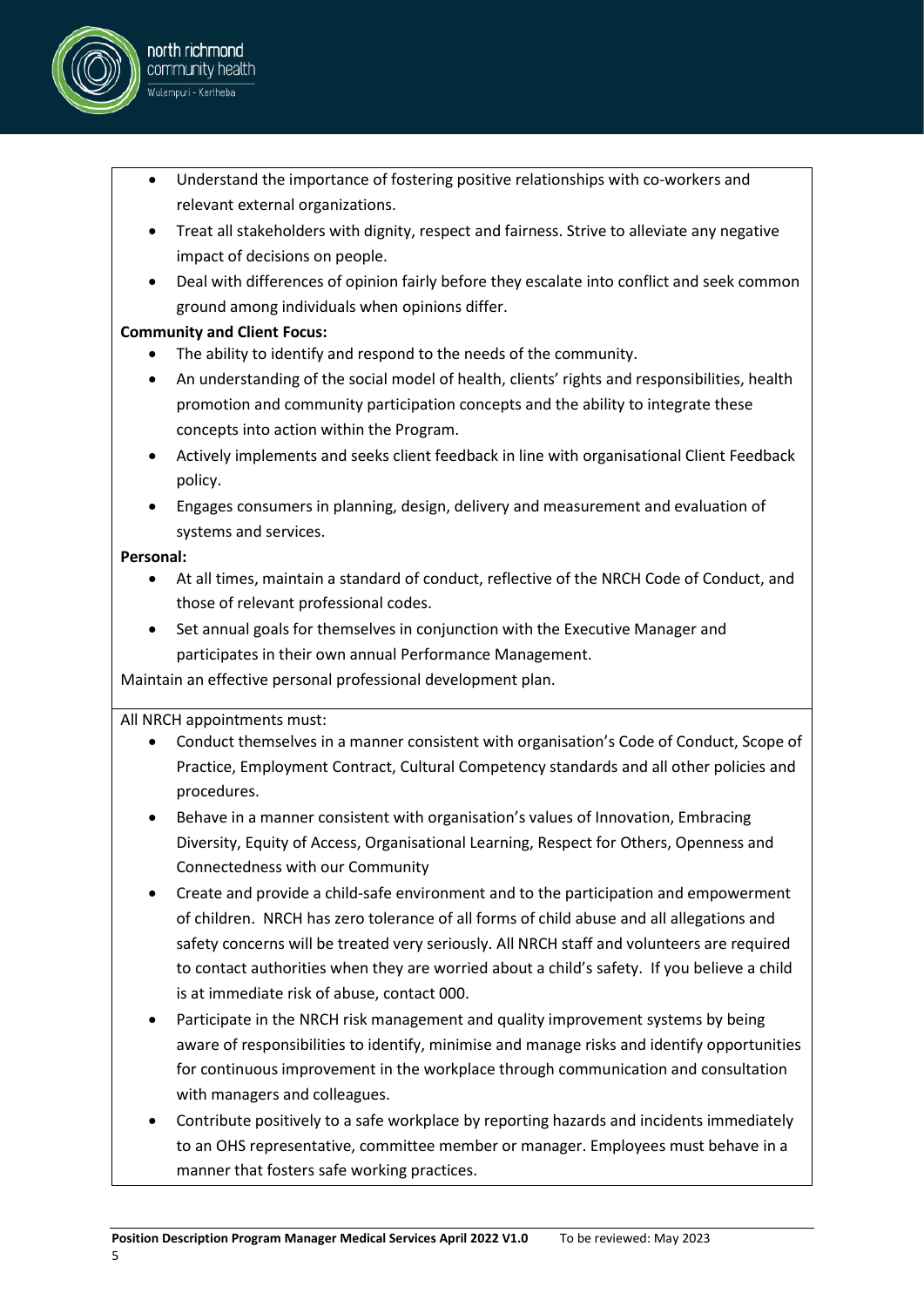

- Present for work on time and follow notification guidelines when ill or late for work or applying for leave.
- Be subject to a six-month probationary period, wherein performance will be reviewed prior to the expiry of the probationary period and an ongoing employment decision will be communicated.
- Participate in annual performance reviews where all staff will have responsibility for an individually tailored work plan. All position descriptions are open to periodic review by management in consultation with staff.
- Participate in NRCH Accreditation processes as required.
- Work in the guidelines of the NRCH smoke-free environment, including within vehicles.
- Be willing to perform other duties as directed, in accordance with training, skills and experience.

#### **Further Information**

north richmond community health .<br>Wulempuri - Kertheba

For enquiries relating to this position, contact Brendan Coulton on [brendanc@nrch.com.au](mailto:brendanc@nrch.com.au)

#### **Job Demands Checklist**

North Richmond Community Health endeavours to provide a safe working environment for all staff. The table below describes the demands and risk factors associated with this job. Applicants must review this information to ensure they can comply with these requirements. Successful applicants will be required to sign the acknowledgment at the end of the position description to confirm their ability to perform the job demands of this position.

|     | <b>Frequency definitions:</b> |                                                                     |
|-----|-------------------------------|---------------------------------------------------------------------|
|     | $=$ Infrequent                | Activity may be required very infrequently                          |
|     | = Occasional                  | Activity required occasionally, not necessarily all shifts          |
|     | = Frequent                    | Activity required most shifts, up to 50% of the time                |
|     | $=$ Constant                  | Activity that exists for the majority of each shift and may involve |
|     |                               | repetitive movement for prolonged periods                           |
| N/A | = Not Applicable              | Activity not performed                                              |

| <b>Aspects of Normal Workplace</b> |                                                   | <b>Frequency</b> |   |  |   |     |
|------------------------------------|---------------------------------------------------|------------------|---|--|---|-----|
| Demands                            | <b>Description</b>                                |                  | O |  |   | N/A |
| <b>Physical Demands</b>            |                                                   |                  |   |  |   |     |
| <b>Sitting</b>                     | Remain seated to perform tasks                    |                  |   |  | x |     |
| Standing                           | Remain standing to perform tasks                  |                  |   |  | x |     |
| Walking                            | Periods of walking required to perform tasks      |                  |   |  | x |     |
| Bending                            | Forward bending from waist to perform tasks       |                  | x |  |   |     |
| Kneeling                           | Remaining in a kneeling position to perform tasks | x                |   |  |   |     |
| Lifting/Carrying                   | Light lifting and carrying                        |                  | x |  |   |     |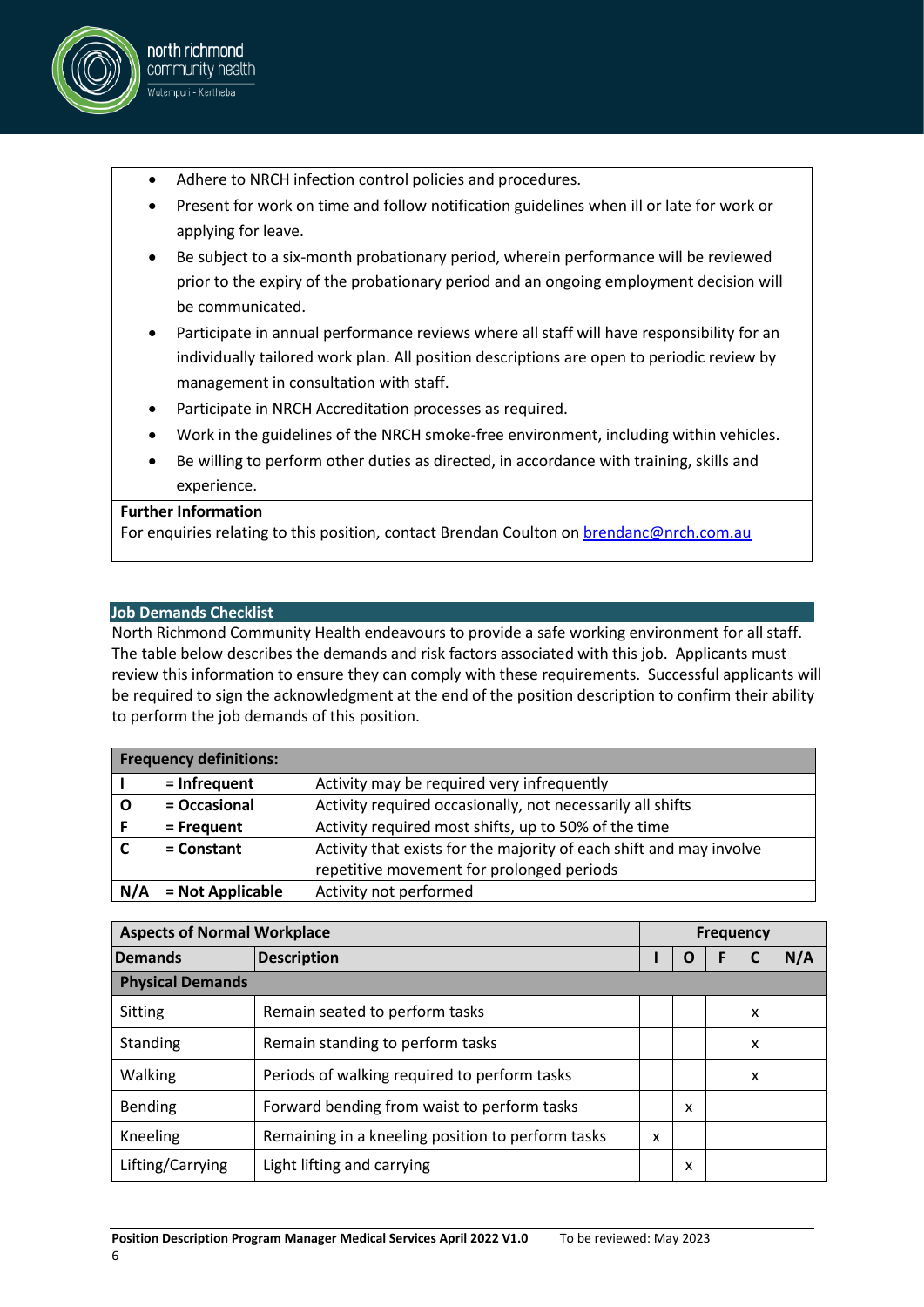

north richmond community health .<br>Wulempuri - Kertheba

| <b>Aspects of Normal Workplace</b>              |                                                                                                                     | <b>Frequency</b> |   |   |  |     |
|-------------------------------------------------|---------------------------------------------------------------------------------------------------------------------|------------------|---|---|--|-----|
| <b>Demands</b>                                  | <b>Description</b>                                                                                                  |                  | O |   |  | N/A |
|                                                 | <b>Psychosocial Demands</b>                                                                                         |                  |   |   |  |     |
| <b>Distressed People</b>                        | Highly emotional people crying, upset, unhappy,<br>depressed. E.g., Emergency or grief situations                   |                  |   | x |  |     |
| Aggressive/<br>Unpredictable<br>People          | Raised voices, yelling, swearing, arguing. E.g.,<br>Drug/alcohol, dementia, mental illness                          |                  |   | x |  |     |
| Exposure to<br>Distressing<br><b>Situations</b> | E.g., Child abuse, delivering bad news, viewing<br>extreme injuries, viewing deceased                               |                  | X |   |  |     |
| <b>Environmental Demands</b>                    |                                                                                                                     |                  |   |   |  |     |
| <b>Security Concerns</b>                        | Concerns about safety and security of self, accessing<br>and leaving work, performing duties                        |                  | X |   |  |     |
| <b>Noise</b>                                    | Environmental/background noise necessitates<br>people raising their voice to be heard                               |                  | X |   |  |     |
| <b>Confined Spaces</b>                          | An enclosed or partially enclosed space that is not<br>designed or intended primarily to be occupied by a<br>person |                  |   |   |  | x   |
| <b>Biological Hazards</b>                       | E.g. Exposure to body fluids, bacteria, infection<br>diseases requiring PPE                                         |                  | x |   |  |     |